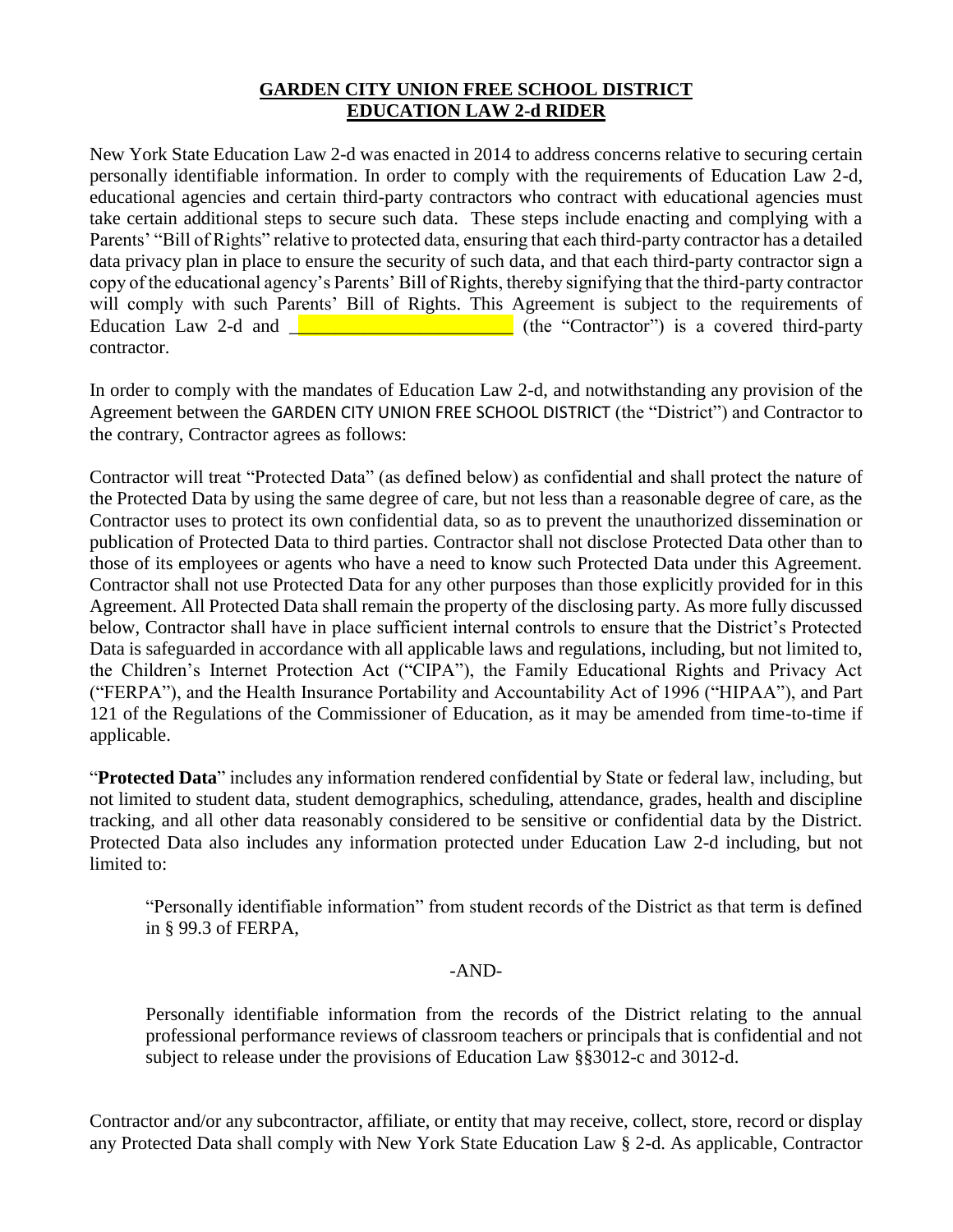agrees to comply with District policy(ies) on data security and privacy. Contractor shall promptly reimburse the District for the full cost of notifying a parent, eligible student, teacher, or principal of an unauthorized release of Protected Data by Contractor, its subcontractors, and/or assignees. In the event this Agreement expires, is not renewed or is terminated, Contractor shall return all of the District's data unless otherwise provided, including any and all Protected Data, in its possession by secure transmission.

## **Data Security and Privacy Plan**

Contractor and/or any subcontractor, affiliate, or entity that may receive, collect, store, record or display any of the District's Protected Data, shall maintain a Data Security and Privacy Plan which includes the following elements:

- 1. Specifies the administrative, operational and technical safeguards and practices in place to protect personally identifiable information that Contractor will receive under the contract;
- 2. Demonstrates Contractor's compliance with the requirements of Section 121.3 of Part 121;
- 3. Specifies how officers or employees of the Contractor and its assignees who have access to student data, or teacher or principal data receive or will receive training on the federal and state laws governing confidentiality of such data prior to receiving access;
- 4. Specifies how Contractor will utilize sub-contractors and how it will manage those relationships and contracts to ensure personally identifiable information is protected;
- 5. Specifies how Contractor will manage data security and privacy incidents that implicate personally identifiable information including specifying any plans to identify breaches and unauthorized disclosures, and to promptly notify the educational agency;
- 6. Specifies whether Protected Data will be returned to the District, transitioned to a successor contractor, at the District's option and direction, deleted or destroyed by the Contractor when the contract is terminated or expires.

Pursuant to the Plan Contractor will:

- 1. Have adopted technologies, safeguards and practices that align with the NIST Cybersecurity Framework referred to in Part 121.5(a);
- 2. Comply with the data security and privacy policy of the District; Education Law § 2-d; and Part 121;
- 3. Have limited internal access to personally identifiable information to only those employees or sub-contractors that need access to provide the contracted services;
- 4. Have prohibited the use of personally identifiable information for any purpose not explicitly authorized in this contract;
- 5. Have prohibited the disclosure of personally identifiable information to any other party without the prior written consent of the parent or eligible student:
	- a. except for authorized representatives such as a subcontractor or assignee to the extent they are carrying out the contract and in compliance with state and federal law, regulations and its contract with the educational agency; or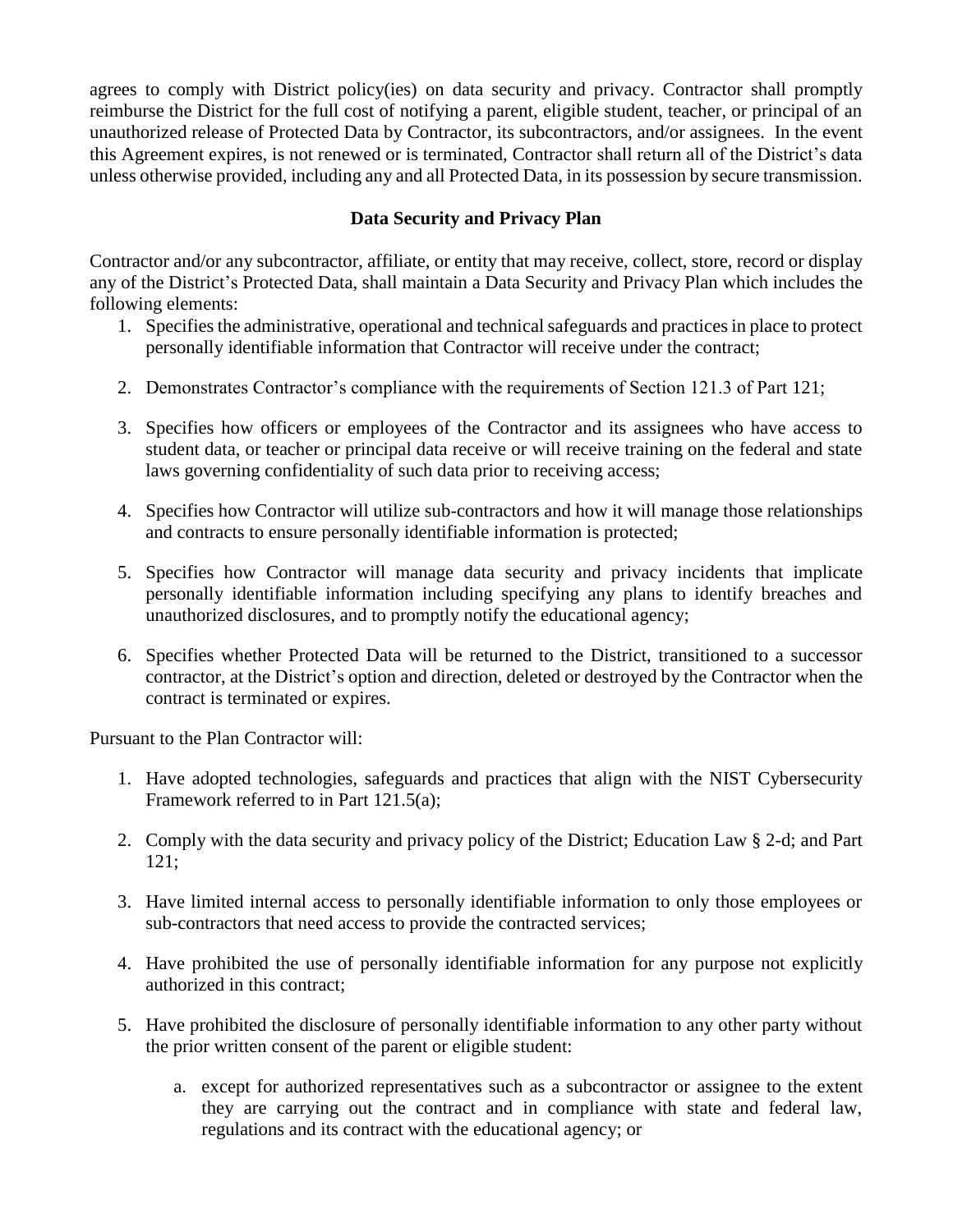- b. unless required by statute or court order and Contractor has provided a notice of disclosure to the department, district board of education, or institution that provided the information no later than the time the information is disclosed, unless providing notice of disclosure is expressly prohibited by the statute or court order.
- 6. Maintain reasonable administrative, technical and physical safeguards to protect the security, confidentiality and integrity of personally identifiable information in our custody;
- 7. Use encryption to protect personally identifiable information in its custody while in motion or at rest; and
- 8. Not sell personally identifiable information nor use or disclose it for any marketing or commercial purpose or facilitate its use or disclosure by any other party for any marketing or commercial purpose or permit another party to do so.

In the event Contractor engages a subcontractor to perform its contractual obligations, the data protection obligations imposed on the third-party contractor by state and federal law and contract shall apply to the subcontractor.

Where a parent or eligible student requests a service or product from a third-party contractor and provides express consent to the use or disclosure of personally identifiable information by the thirdparty contractor for purposes of providing the requested product or service, such use by the third-party contractor shall not be deemed a marketing or commercial purpose prohibited by the Plan.

Contractor's signature below shall also constitute an acknowledgement, acceptance, and signature of the District's Parent Bill of Rights.

**NAME OF PROVIDER:** *WAME* 

BY: DATED:

**Return to: Dr. Rita Melikian Director of Information Technology Garden City Union Free School District 56 Cathedral Avenue Garden City, NY 11530 [Melikianr@gcufsd.net](mailto:Melikianr@gcufsd.net)**